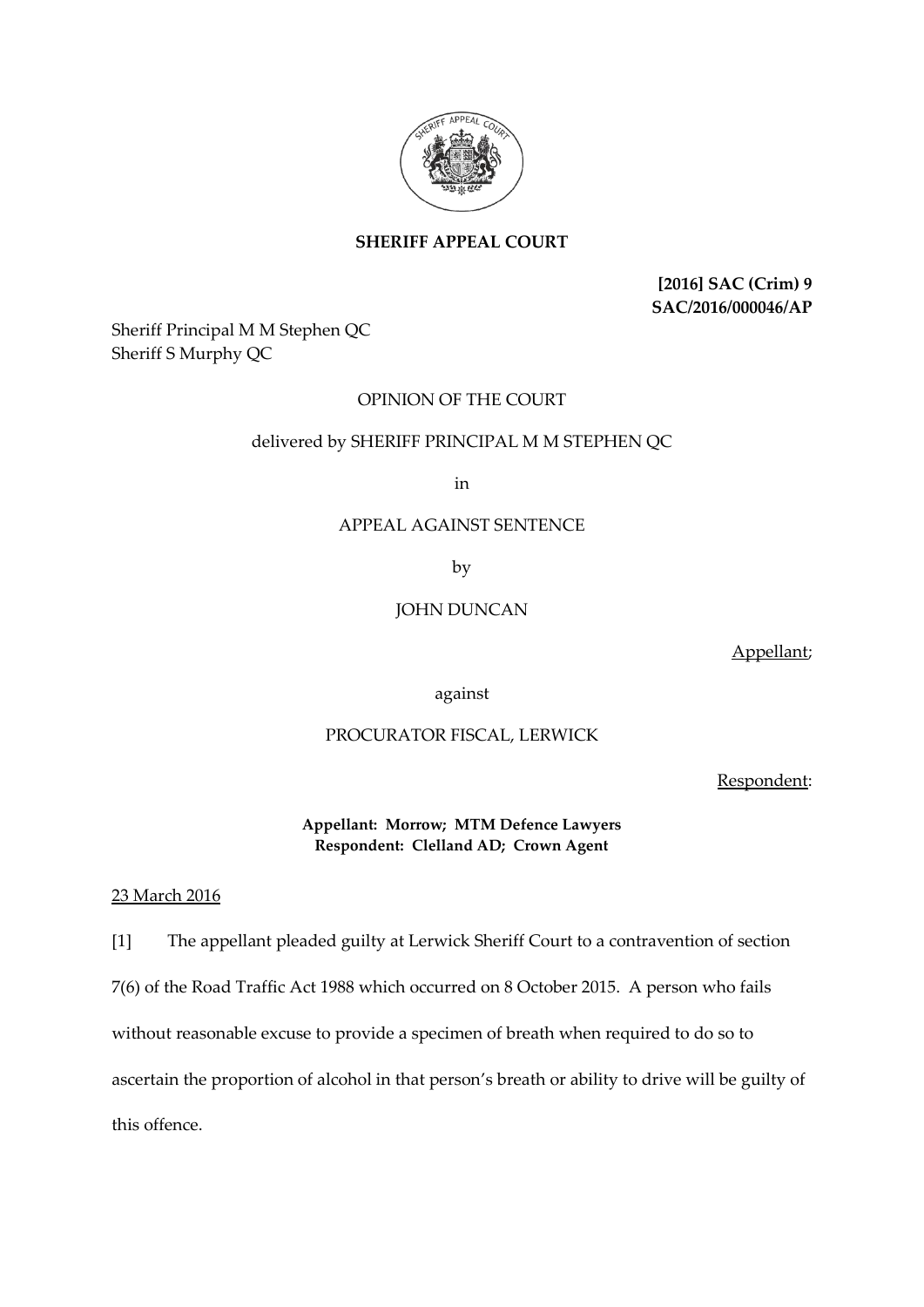[2] The appellant who is now 68 came to the attention of the police on the public road between Brae and Roe on Shetland due to the manner of his driving on the day in question. He initially refused and then failed to provide a specimen of breath for the purpose I have mentioned. He has refused to provide a breath specimen in the past and therefore has a directly analogous conviction from February 2009. The appellant has a schedule of previous convictions ranging from a High Court conviction under sea fishing conservation order to offences of disorder.

[3] The single issue to be argued in this appeal is whether the order made by the sheriff in terms of section 33A of the Road Traffic Offenders Act 1988 for forfeiture of the appellant's vehicle reg no SF15 XDJ was excessive leading to a miscarriage of justice. The sheriff imposed no fine in respect of the offence but ordered that the appellant be disqualified from holding or obtaining a driving licence for a period of four years. No appeal is taken with regard to that disposal. No valuation has been produced in respect of the vehicle but it appears from the sheriff's report that there was a degree of acceptance that the vehicle is likely to have a significant value, but beyond that there has been no further specification of the value, make or model of the vehicle.

[4] Under reference to the following authorities it was argued today that the order for forfeiture was excessive having regard to the circumstances of this case. We were referred to *Carron* v *Russell* 1994 SCCR 681 *; Craigie* v *Heywood* 1996 SCCR 654 *; Purdie* v *MacDonald* 1997 SLT 483 *;Quinn* v *PF, Glasgow* [2010] HCJAC and *Whitefield* v *PF,Portree* [2012] HCJAC 70. However no issue is taken with a sizeable financial penalty.

[5] In our view the offence of failing to provide breath specimens when required is a serious one. It undermines the provisions of the Road Traffic Act with regard to detection and prosecution of drink drivers as it deprives the court of a reliable measure of the level of

2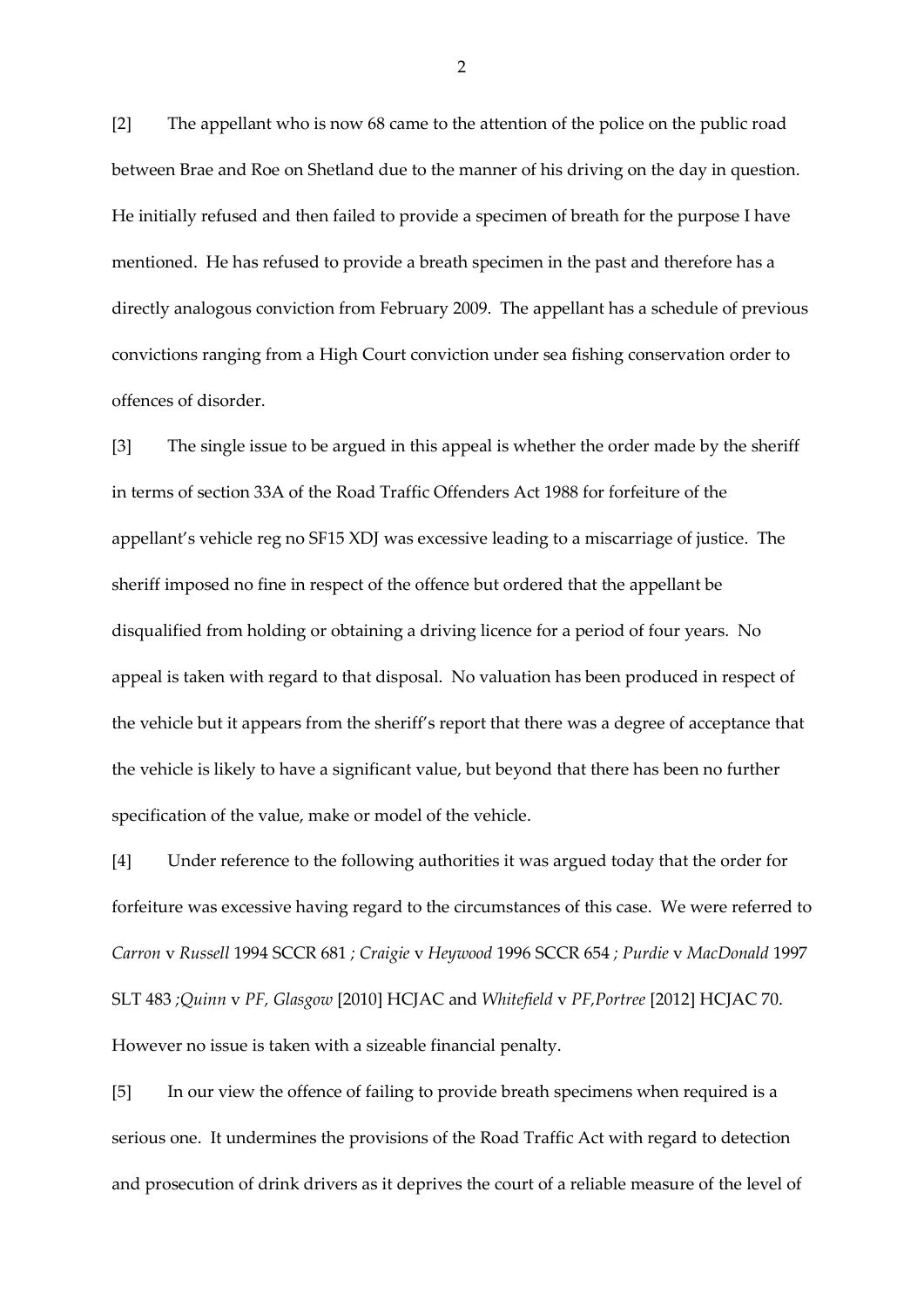alcohol in a driver's breath for the purpose of assessing the level of intoxication; ability to drive and the risk which the offender poses to public safety on the roads. No doubt that is why the commission of that offence may trigger the court's powers under section 33A. A contravention of section 7 is specifically included in the range of offences which invokes the court's powers under section 33A. A significant aggravating factor with regard to the appellant's circumstances is, of course, the previous analogous conviction which is another deliberate challenge to enforcement of road traffic law. Enforcement of the road traffic law has as its principal purpose the protection of the public and penalising those who flout road traffic law. A second deliberate contravention of police requirements with regard to breath testing is rightly a matter of some significance and gravity for the sheriff. The sheriff also accepts the Crown's submission as to the prevalence of this type of offending on the island. The sheriff records that he had in mind the public interest and the deterrent effect that the court would exercise its powers in terms of section 33A irrespective of the value of the vehicle. Furthermore, in *Purdie* v *MacDonald* the Lord Justice General in delivering the Opinion of the court in a case in which the appellant had been unfit to drive through the effects of drink or drugs, specifically commented that the sheriff was entitled to exercise an element of discretion having regard to the prevalence of certain offences and their risk for the public in the locality in deciding whether to order forfeiture.

[6] We have had regard to the authorities mentioned. In our view the case of *Alice Whitefield* v *The Procurator Fiscal in Portree,* is of very doubtful assistance in the present appeal as it can be readily distinguished on its own facts. In that case the vehicle was the Appellant's main asset and a custodial sentence was imposed. In *Quinn* v *PF Glasgow* the appellant was a person of limited means who would require to maintain finance payments on the vehicle without having it available to her after forfeiture, so it too turned on very

3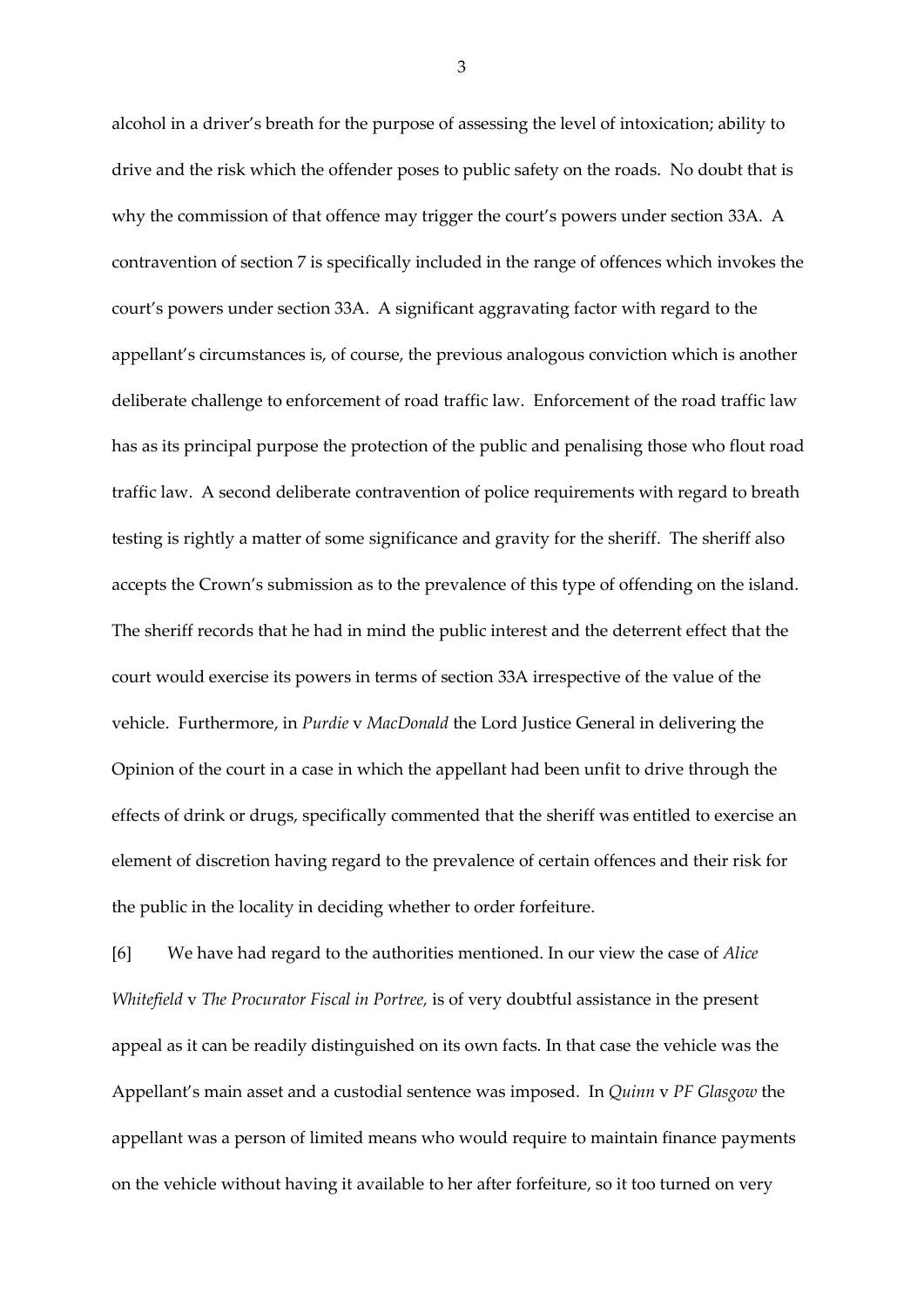different considerations of fact. By contrast, in *Craigie* v *Heywood* the driving of a first offender was considered to be of a fairly outrageous nature so that a fairly severe penalty was appropriate; and in that case the forfeiture of his vehicle was upheld. Obviously the sheriff is entitled to consider forfeiture for any contravention of section 7 of the 1988 Act and especially for a second offence. In *Carron* v *Russell* the appellant had pleaded guilty to a second drink driving offence, the reading was high, his car was not essential for his work, no fine was imposed but his car was forfeit. That appeal was refused. The appeal court considered that the case was exceptional due to its particular circumstances including the recent analogous offence and the fact that no fine was imposed. In this appeal the circumstances are not dissimilar albeit the sheriff here was not considering a custodial sentence.

[7] In our view when the court is considering forfeiture in terms of section 33A the sheriff requires to consider the particular facts and circumstances of the offence and the offender with a view to determining the overall penalty to be imposed. Factors such as public safety and protection together with deterrence will be relevant to that determination. In this case the appellant's refusal to comply with the requirement to give breath specimens has deprived the court of an assessment of the level of alcohol in his breath. This is the second occasion the appellant has deliberately refused to comply in a jurisdiction where it is said that such offending is prevalent. In our view, the sheriff was entitled to take into account not only these facts and circumstances, which include the appellant's means but also local factors relating to the prevalence of this type of offending. No other financial penalty was imposed by the sheriff in this case. In our opinion, the circumstances of this case disclose specific factors which support the sheriff's decision to order forfeiture. Accordingly

4